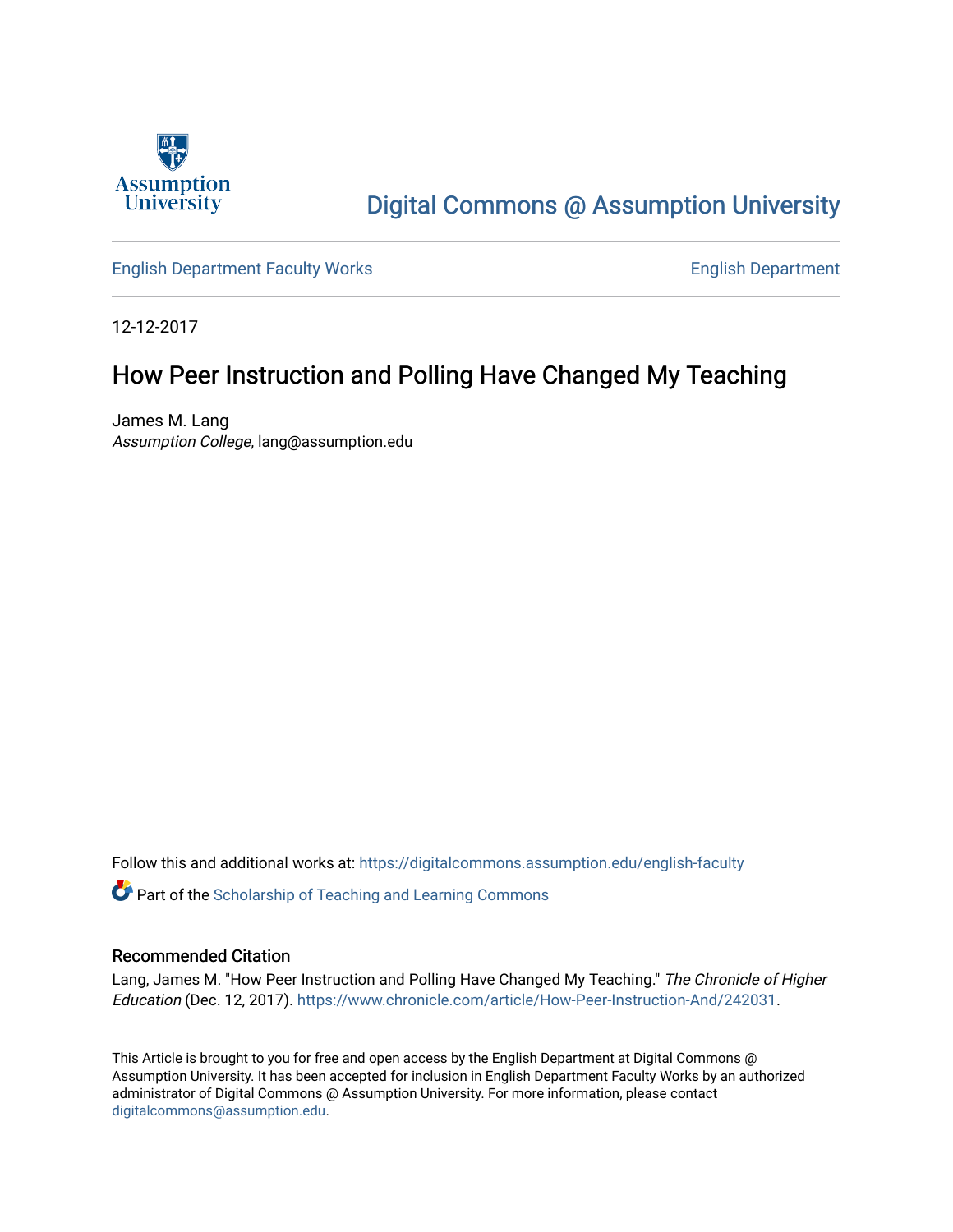**[ADVICE](https://www.chronicle.com/section/Advice/66)**

# **How Peer Instruction And Polling Have Changed My Teaching**



#### By James M. Lang | DECEMBER 12, 2017

 $\prod_{pr}$  ins n 24 years of teaching, I've worked with a lot of experts in instructional technology, and without exception, they all preach the same mantra: Pedagogy first, technology second. Design your learning goals, they all say, and then we can help you determine which technologies might help you meet those goals.

I'm grateful for that reasoned, cautious approach. The last thing I want in my classroom is some new gizmo that has been pushed on me by an IT staffer, that I have to fumble with in front of a group of bored students, and that will expire in a

shower of sparks just when I need it most. Over the course of my career I've spent many hours staring in bewilderment at a variety of classroom technologies — from overheard projectors and DVD players to VGA cords and display control panels.

Yet despite my admiration for a measured approach, my own recent experiences have persuaded me to adopt a more playful, exploratory attitude on this front. Rather than seeing ed tech as a simple servant to my pre-existing classroom goals and practices, I have come to recognize how it can help shape the goals I might set for my students and the practices I might adopt to improve their learning.

That lesson unfolded for me over the past year, as I have been incorporating peer instruction and electronic polling into my courses. The form of peer instruction that I use derives from the work of [Eric Mazur,](http://ericmazur.com/) who began posing questions on course concepts to his physics students at Harvard University in the 1990s. First, he asked them to respond on their own, and then to explain or justify their answers in quick discussions with their peers. Afterward, if they'd changed their minds, they could resubmit an answer.

Mazur used their responses to pace his instruction: If most of the class answered correctly, he could move on to new topics; if not, he knew that he had to spend additional class time on the concept. To get a quick overview of students' responses, Mazur gave them handheld clickers, with the results visible to him on a computer screen. Nowadays, in most college classrooms, clickers have mostly been replaced by online polling technologies that enable students to use their own phones or laptops.

When I first read about peer instruction, it struck me as a terrific teaching strategy, but one I didn't immediately adopt. That may have been because I was intimidated by the prospect of using handheld clickers — although you can just as easily do peer instruction without the technology, with the help of colored index cards. Still, for whatever reason, I recognized it as a great idea but didn't use it.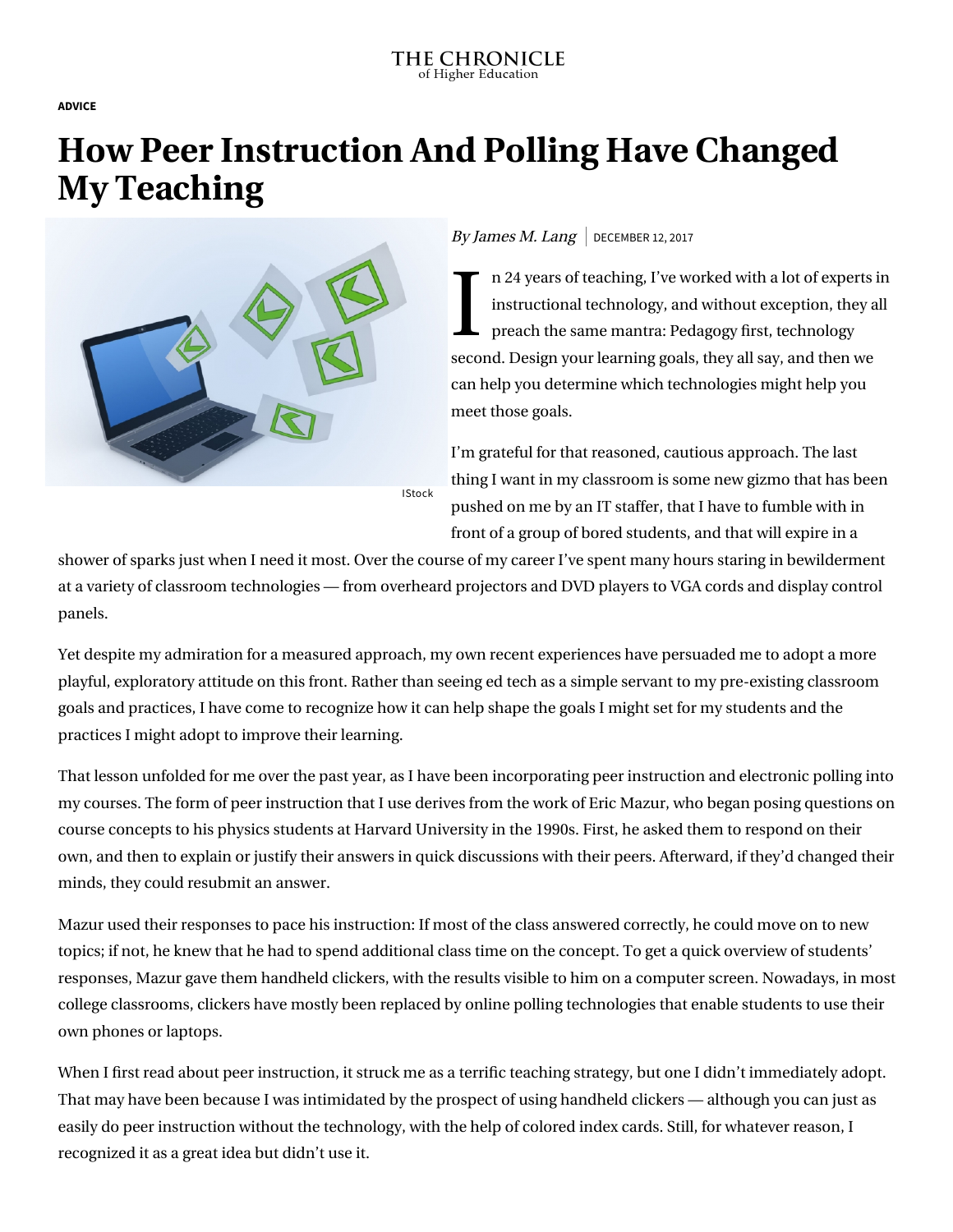The book that persuaded me to give peer instruction a try — and that helped me feel comfortable with electronic polling — was Derek Bruff's Teaching With Classroom Response Systems. It provides a rich array of methods for using polling technologies (or personal-response systems) to promote better classroom experiences. Although it was [originally published in 2009](https://www.amazon.com/Teaching-Classroom-Response-Systems-Environments/dp/0470288930), Bruff's book remains for me an essential read on understanding how technology can foster better learning.

Drawing primarily on Bruff's work, I began experimenting with polling a couple of years ago when I gave keynote lectures and led faculty workshops. I was astonished at how effective it proved in enlivening a lecture or gathering quick and useful feedback from the audience. I used [Poll Everywhere](https://www.polleverywhere.com/), a free service (with paid upgrades for those who wish to use them) that I found easy to understand and manage.

When I finally started using Poll Everywhere in my actual courses, I did so — as any good instructional technologist would recommend — cautiously and in service of my existing teaching practices and course objectives. An essential goal for me in every course has always been to make students feel comfortable participating in class, and to encourage as many of them as possible to speak up. Peer instruction, aided by electronic polling, gave me an opportunity to invite quiet students to engage more actively in class, both through the polls and through the subsequent discussions.

My initial poll questions invited students to voice their opinions about works we had read, or offer interpretation of specific passages. For example:

- As an easy starter question for students who were reading Zadie Smith's complex novel White Teeth, I asked: Which character did you find most compelling?
- In a literature-survey course, after students read Christina Rossetti's poem "Goblin Market," I asked: Give a oneword interpretation of the meaning of the goblin fruit in the poem.

Early on in my peer-instruction forays, I usually followed Mazur's model: I would pose a question, ask students to reply via their phones or laptops, and then invite them to turn to a neighbor (or two) and explain or justify their answers. Polling absolutely increased student engagement, both during those peer conversations and in the larger class discussion afterward.

This past semester, I decided to try peer instruction in my first-year composition course. I was seeking a new way to teach an old chestnut: how to avoid writing comma splices. That grammatical error dwarfs all others in my students' papers, but is not an easy one to fix.

Enter peer instruction: I wrote five sentences — some of which had comma splices and some of which did not — and put them up as poll questions. Students could simply indicate "correct" or "incorrect" for each one. After casting their vote on each, students had to turn to their neighbor and explain their responses.

As I eavesdropped, and later as we discussed each sentence as a group, I discovered something that had never occurred to me before: Even students who answered correctly could not articulate the relevant grammatical rule.

As they worked through each sentence with one another, though, I saw light bulbs beginning to illuminate in their minds — something that I'm quite sure has never happened before while I was teaching a grammatical rule. Even in their exploratory, fumbling conversations, students were figuring out how to explain the concepts of dependent and independent clauses to one another — and in so doing, were learning it for themselves.